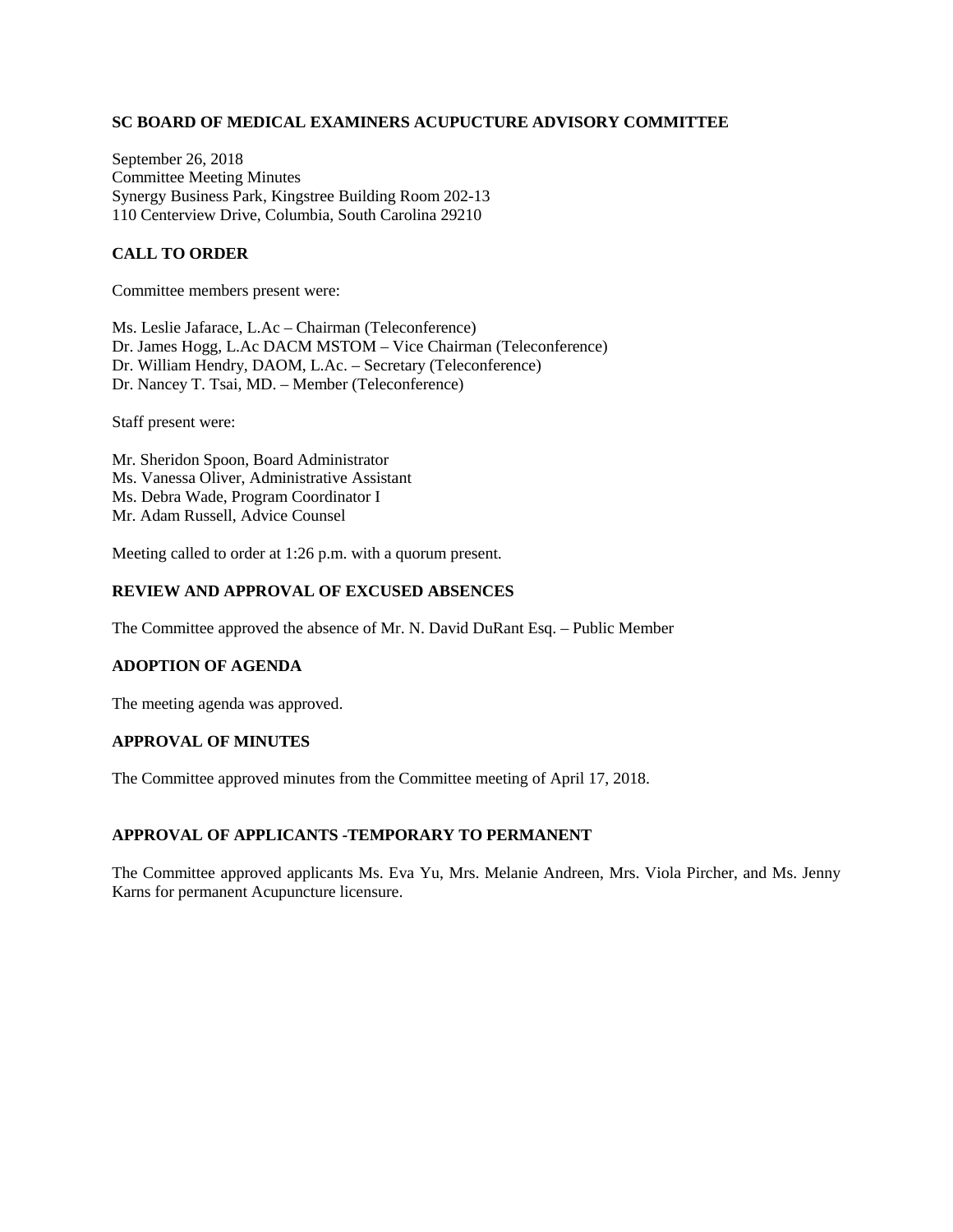#### **AURICULAR THERAPY LICENSING – SC CODE 40-47-730 [CERTIFIED PROGRAMS]**

**SECTION 40-47-730.** Licenses to perform auricular therapy; qualifications; temporary licenses.

(A) An applicant for a license to perform auricular therapy:

- (1) must be twenty-one years of age;
	- (2) shall submit a completed application as prescribed by the medical board;
	- (3) shall submit fees as provided for in Section 40-47-800;

(4) shall provide evidence of certification as having been trained to utilize auricular points only, in addition to those utilized by a detoxification specialist;

*\*\*(5) successful completion of a national certified program approved by the Acupuncture Advisory Committee and the State Board of Medical Examiners;*

(6) successful completion of a Clean Needle Technique course approved by the board.

HISTORY: 2005 Act No. 10, Section 1.

The committee discussed Section 40-47-730[A][5] of the acupuncture practice act relative to successful completion of a national certified program approved by the Acupuncture Advisory Committee and the State Board of Medical Examiners and noted the scarcity of such programs. Dr. Tsai stated that Section [A][5] under code 40-47-730 cannot be fulfilled as it stands in the state code because there are no "nationally approved certification programs" for Auricular Therapy. After discussion, Dr. Hendry made a motion recommending to the Board the acceptance of comparable certified programs requiring at least 147-200 hours of continuing education for completion of training from a certified program but not limited to the College of Auricular Acupuncture or the Auricular Acupuncture Institute until this can be clarified to include other wording that allows the Board of Medical Examiners with recommendation by the Acupuncture Committee to approve based on training provided or when such nationally approved certification program becomes in existence.

The committee recognizes that this pertains to a small number of Auricular Therapy applicants per year but does not want to be in violation of the Section code. Motion by Dr. Hendry. Second by Dr. Hogg. Motion carried.

The committee also discussed and approved recognition of competencies or certifications possessed by other licensed professionals when considering their Auricular Therapy license applications. Motion by Dr. Tsai. Second by Dr. Hendry. Motion carried.

### **COMMITTEE MEMBER VACANCY – MEDICAL PHYSICIAN**

Dr. Tsai being term-limited, the committee thanked Dr. Tsai for her service to the Committee. Since 2010, she has been an extremely knowledgeable and valued member of the committee. The committee entertained three possible recommendations to the board as the physician member replacement.

- 1. Dr. Emily A. Darr, M.D. of Mt. Pleasant
- 2. Dr. Ronald Fuerst, M.D. of Columbia
- 3. Dr. Diedrich C. Waterman, M.D. of Pawley's Island

After discussion and CV review, the committee voted to recommend to the board appointment of Dr. Emily Darr to serve as the physician member of the committee.

**ADJOURNMENT-**The committee adjourned at 2:34 p.m.